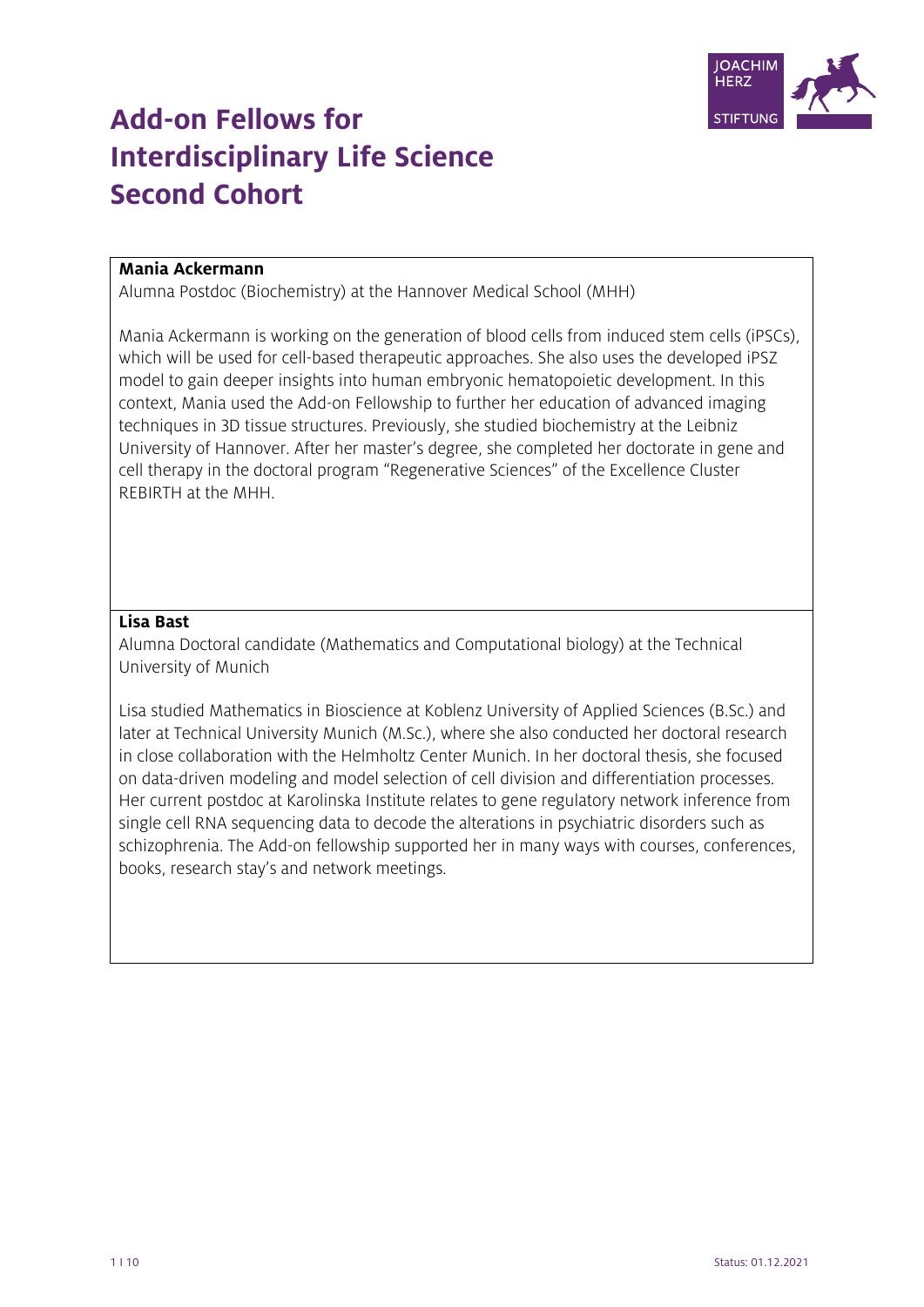

#### **Fabian Bonk**

Alumnus Doctoral candidate (Environmental Engineering) at the Helmholtz Centre for Environmental Research in Leipzig

Fabian Bonk was doing his doctorate on "Modeling the Microbiology of the Biogas Process." Previously, he completed a B.Sc. Waste Management Engineering at RWTH Aachen and a M.Sc. Environmental Engineering at Masdar Institute in Abu Dhabi. He gained international experience in Chile, Indonesia and the US. He volunteered as a doctoral student representative and in the debate club. He used the Add-on Fellowship to conduct research in New Zealand, attend conferences, and further his education in research modeling and business administration. He changed employers to a biofuels company.

#### **Marc Brehme**

Alumnus Postdoc (Biology) at the RWTH Aachen

Marc Brehme studied molecular and cell biology at the Universities of Heidelberg and Manchester (UK) as well as at DKFZ and EMBL in Heidelberg. After a stay at CeMM in Austria, he obtained his doctorate in molecular biology at the University of Vienna. After his experience in a biotech company, he was a postdoc at CCSB, Dana-Farber Cancer Insitute and Harvard Medical School in Boston, USA, and Northwestern University in Evanston, USA. Finally, he became group leader at the Joint Research Center for Computational Biomedicine, a joint venture between RWTH Aachen University and University Hospital and Bayer AG.

# in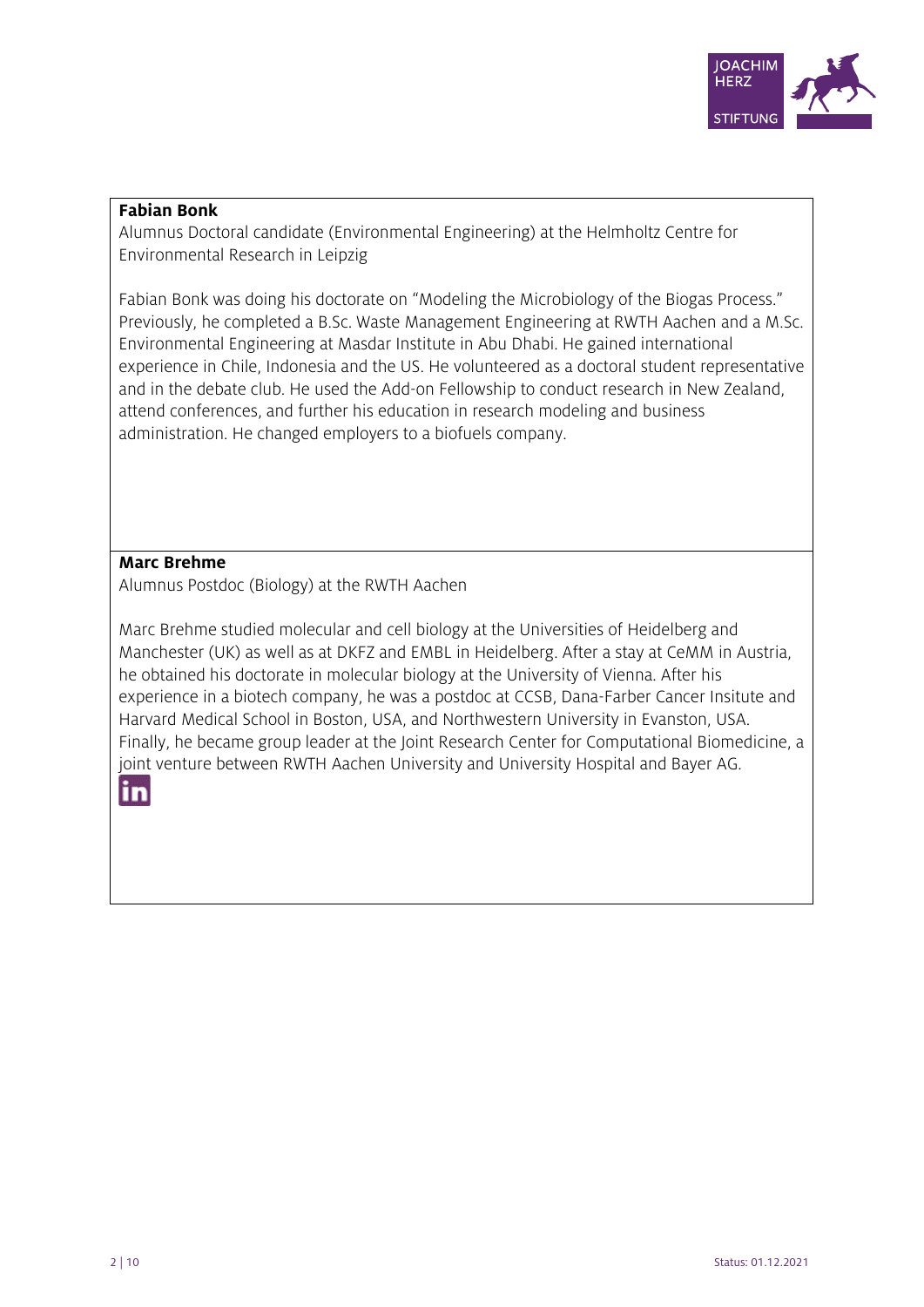

#### **Dorothea Busse**

Alumna Postdoc (Biophysics) at the Humboldt University of Berlin

Dorothea Busse worked on the topic "Network analysis of the therapy-induced DNA damage response in colorectal cancer" at HU Berlin. Before, she studied biophysics and received her doctorate in theoretical biophysics at HU Berlin. She used the Add-on Fellowship to financially support her research (RNA sequencing) and to attend key conferences. The additional family support also helped her to expand her research career.

# **Valentin Dunsing**

Alumnus Doctoral candidate (Physics) at the University of Potsdam

Valentin Dunsing was devoting his doctoral studies at the University of Potsdam to fluorescence microscopy techniques to elucidate protein interactions during cell-cell fusion and cell adhesion. Previously, he studied physics at the Humboldt University of Berlin, with a focus on complex systems and biophysics. Through the Add-on Fellowship, he gained a deeper insight into developmental biology in order to conduct his experiments in vivo and thereby discover regulatory mechanisms at the systemic level. After Potsdam, his path led him to the Developmental Biology Institute in Marseille, France.

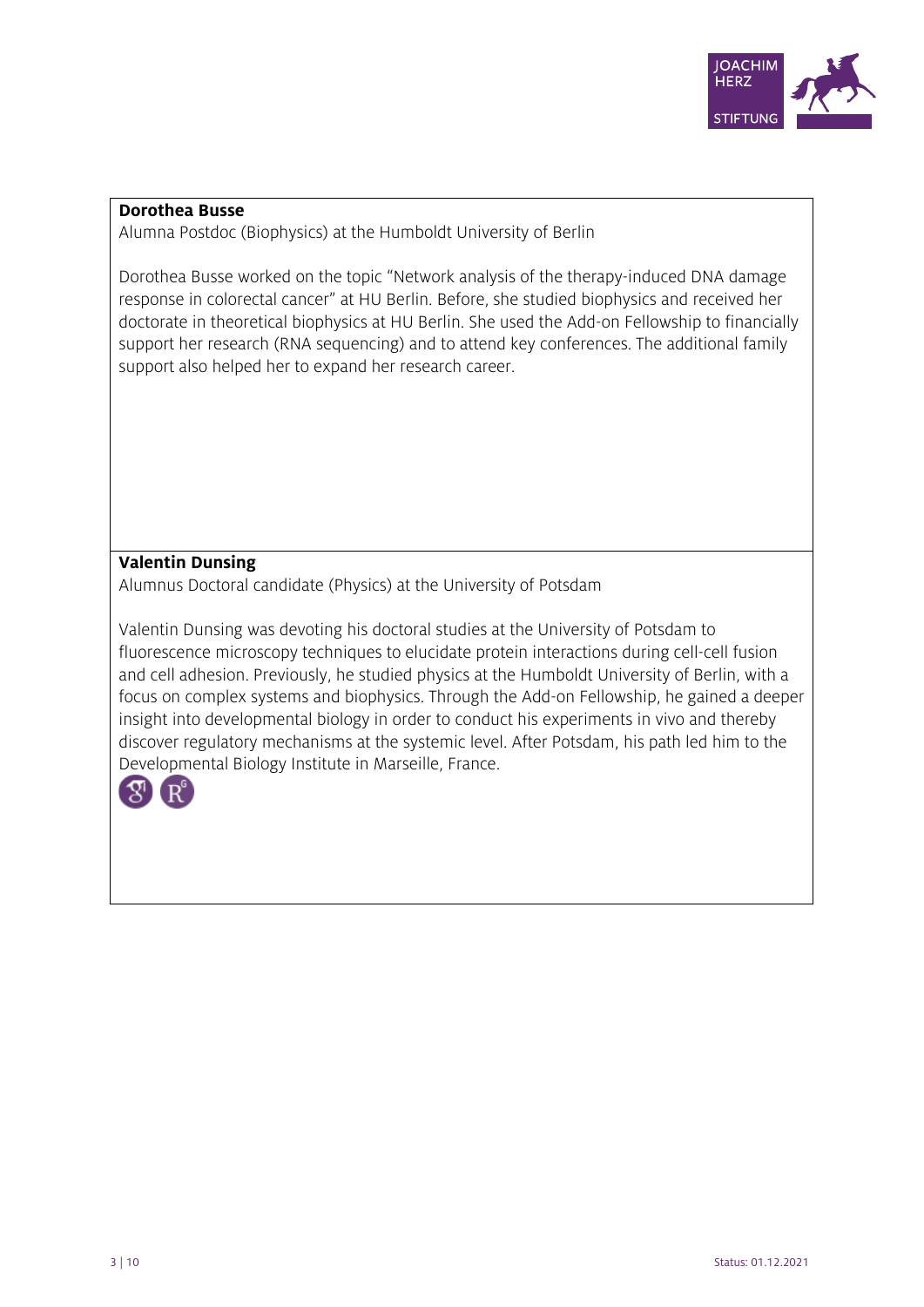

#### **Rukeia El-Athman**

Alumna Doctoral candidate (Bioinformatics) at the Humboldt-University of Berlin and Charité University Hospital Berlin

Rukeia El-Athman worked on the mathematical modeling of the molecular connection between the circadian clock and cancer. Previously, Rukeia studied bioinformatics at the Freie Universität Berlin and Charité – Universitätsmedizin Berlin. As a assistant, she worked in a research group for metabiobanks of human tissue samples and in a research group for biodiversity informatics. Through the Add-on Fellowship, she gained a deeper insight into cancer research as well as systems biology methods. Rukeia moved to the BAM in research data management. She is a very active alumna and regularly supports the Fellows of the new cohorts with expertise and exchange of experiences.



# **Jan Engelhardt**

Alumnus Doctoral candidate (Bioinformatics) at the University of Leipzig

Jan Engelhardt conducted his doctorate on the topic "Bioinformatic analysis of diseaseinduced changes in DNA methylation". He is also interested in the evolution of epigenetic gene regulatory mechanisms. By background, Jan is a studied bioinformatician with Bachelor's and Master's degrees from the University of Leipzig. During his studies, he worked as a student assistant in the field of RNA bioinformatics. Through the Add-on Fellowship, he gained a deeper insight into experimental methods to improve mathematical modeling of molecular processes.

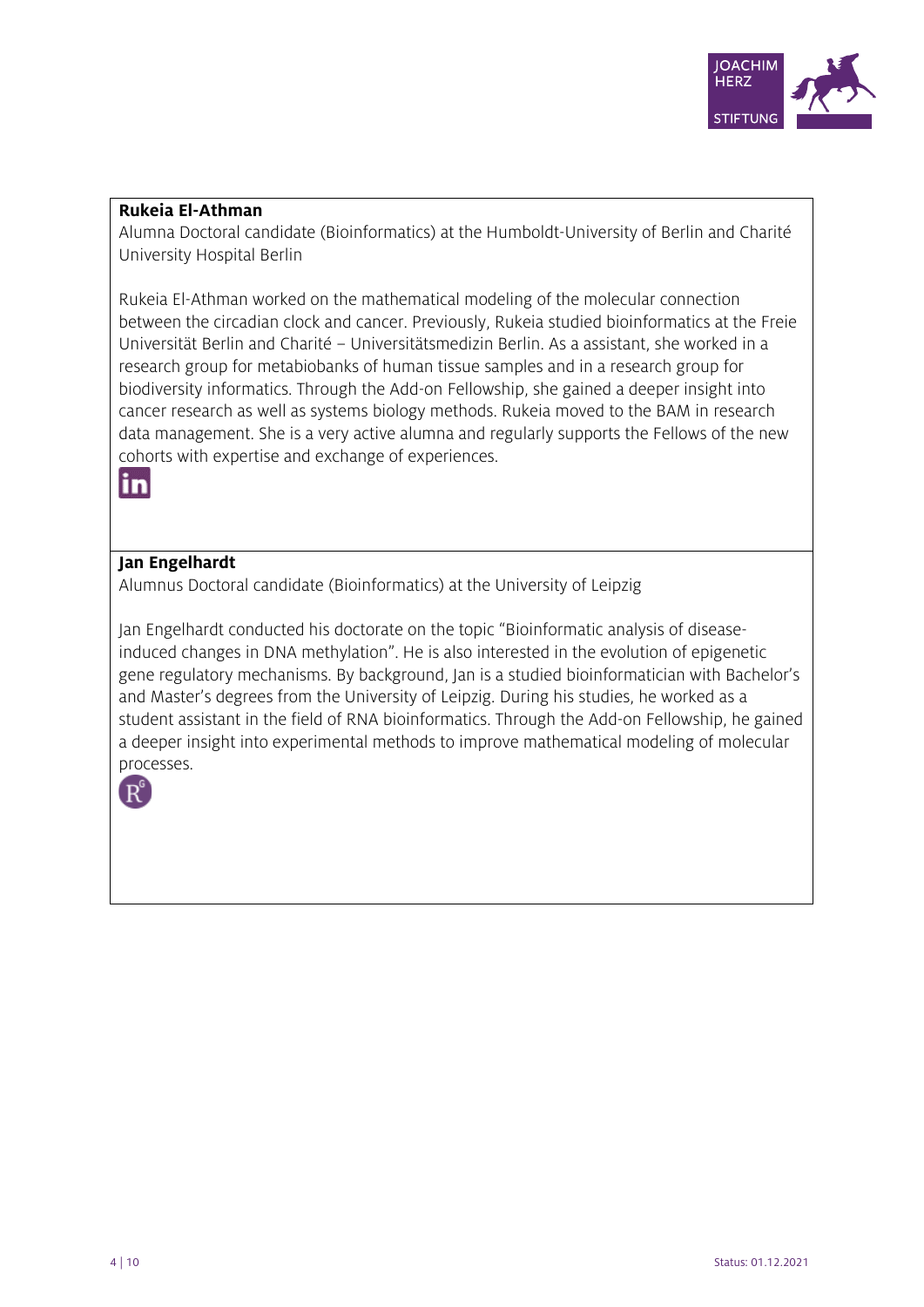

#### **Tim Herfurth**

Alumnus Doctoral candidate (Physics) at the Max-Planck-Institute (MPI) for Brain Research



Tim Herfurth conducted research on the topic of information transmission between neurons in the field of theoretical neuroscience. He studied physics and did his master's degree in condensed matter theory at the Goethe University, Frankfurt. Tim completed a research semester at the University of Florida, USA. With the aid of the Add-on Fellowship, he started to expand his research focus towards data science and machine learning.

His further path led him to industry like IT and innovation service providers as a Data Scientist. There he has been working within different enterprises and fields such as aviation, chemistry, and engineering.



# **Linnea Hesse**

Alumna Doctoral candidate (Biology) at the Albert-Ludwigs-University of Freiburg



Linnea Hesse is a research group leader in the Plant Biomechanics Group at the University of Freiburg. She is a fellow of the Margarete von Wrangell habilitation program. Her research deals with the question on how the functional morphology of monocotyledonous plants and their mechanical adaptability can inspire technology. Earlier, Linnea studied biology at the University of Mainz and completed her diploma thesis in biomechanics at the TU Dresden. Through the Add-on Fellowship she gained a deeper insight into the use of magnetic resonance imaging to analyze the

biomechanics, ontogeny, and functional morphology of plant structures. She became a member of the Add-on jury.



© Marc Thielen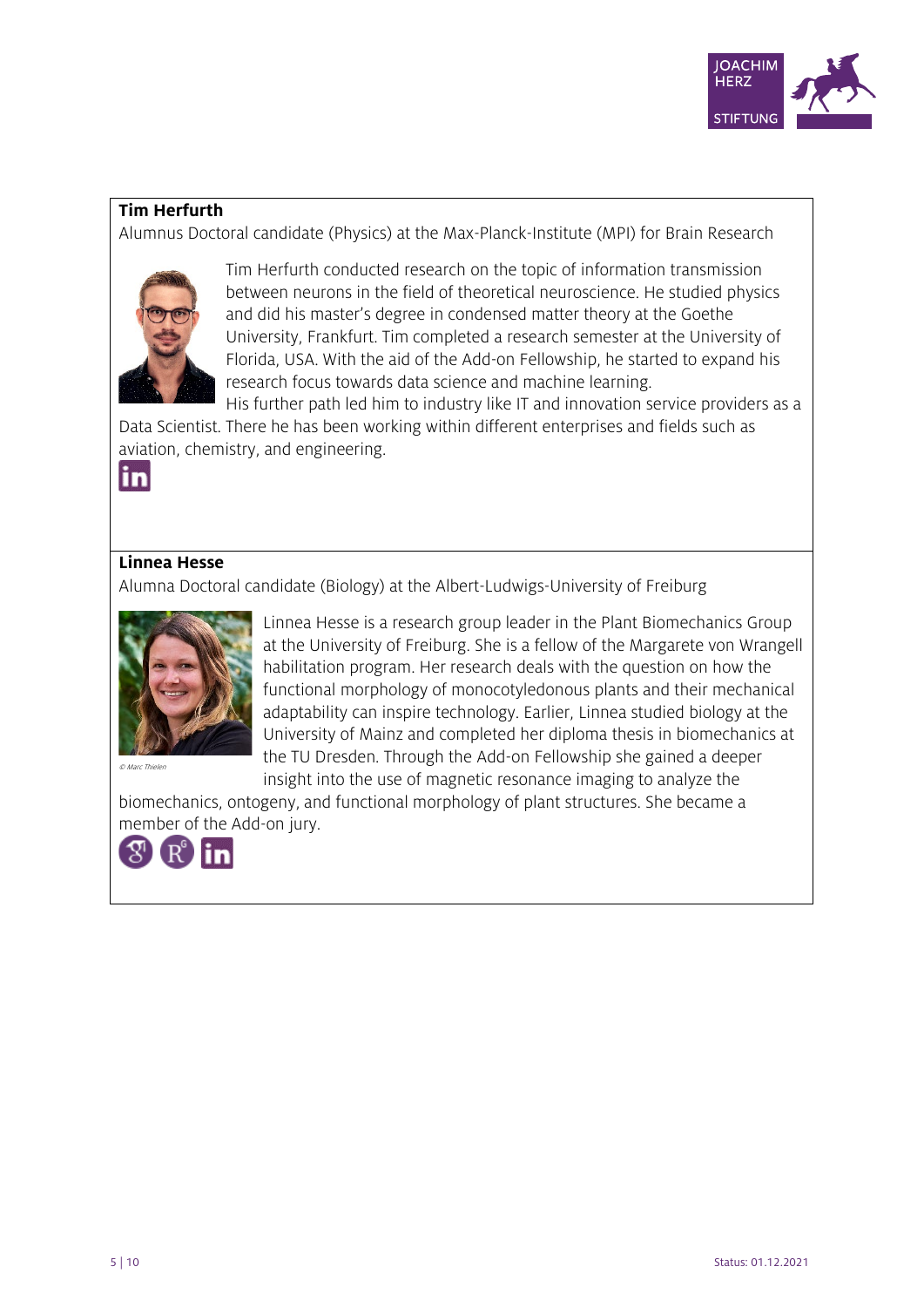

#### **Julia Hofhuis**

Alumna Postdoc (Medicine) at the University Hospital Göttingen

Julia Hofhuis conducted analysis on the endogenous translational readthrough of the DNA stop codon. A better understanding enables a better treatability of diseases that are due to premature DNA stop codons. Julia completed her doctorate on cellular and molecular basis of dysferlin-deficient muscular dystrophy at the Department of Pediatrics and Adolescent Medicine in Göttingen. Before, she studied molecular medicine in Göttingen. Through the Add-on Fellowship, she dived into bioinformatics modeling. Thus, she combined basic research, systems biology approaches and clinical research. Her further path steered her to the Biochemistry department of Bielefeld University.

# **Dana Kleimeier**

Alumna Doctoral candidate (Biomathematics) at the Ernst-Moritz-Arndt-University of Greifswald



Dana Kleimeier was working at the Institute of Bioinformatics at the University Medicine of Greifswald as project manager and lecturer. As a scientist, she focused on the mathematical modeling of pathogen host immune system interactions, especially the activation of the tryptophan metabolism due to bacterial infection and due to drug administration. She studied biomathematics with focus on physiology. Moreover, she participated in the mentoring program with two mentors (Jane Heffernan,

University of Toronto and Alison Hill, Johns Hopkins School of Medicine) and was awarded for her outstanding presentation at the Society for Mathematical Biology Annual Meeting.

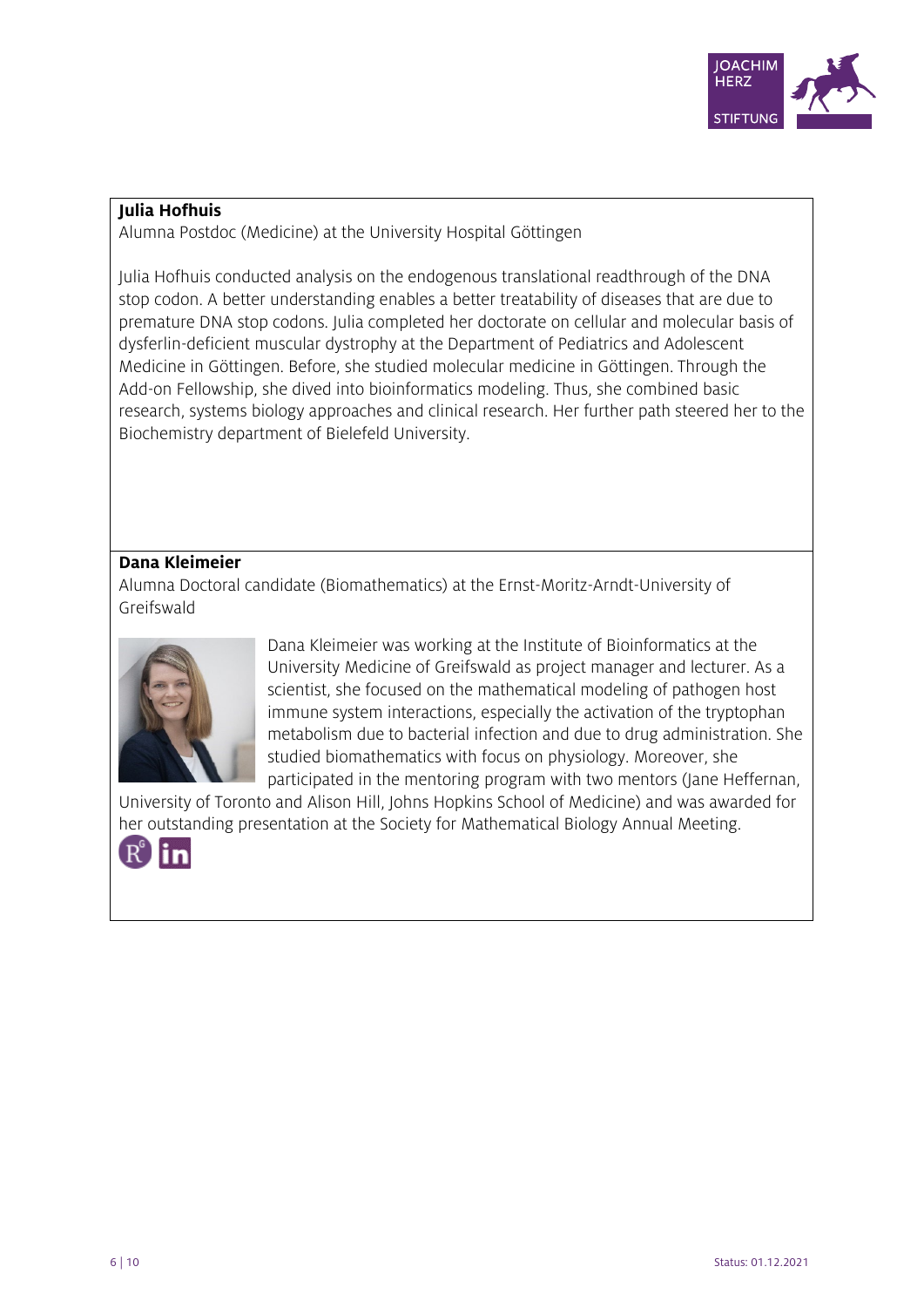

#### **Paul-Albert König**

Alumnus Postdoc (Biochemistry) at the Hospital rechts der Isar and at the Technical University of Munich

Paul-Albert König researched on temporal and spatial regulation of protein complexes during signal transduction in immune cells. Previously, he investigated different physiological roles of protein quality control in endoplasmic reticulum for his doctoral project at the Cambridge Whitehead Institute for Biomedical Research, USA. He studied biochemistry and molecular biotechnology at the TU Munich with a focus on immunology. Through the Add-on Fellowship, he acquired the necessary skills to model regulatory processes under physiological and pathological conditions. Currently, he is Core Facility Manager in the Department of Nanobodies at the Medical Faculty of the University of Bonn.



# **Lisa Krämer**

Alumna Doctoral candidate (Biotechnology) at the Technical University of Braunschweig



Lisa Schlicker (née Krämer) was completing her doctorate on the "Dynamics of human glucose metabolism using stable isotopes" at the Luxembourg Centre for Systems Biomedicine (LCSB) and the TU Braunschweig. Lisa studied Human and Molecular Biology (B.Sc.) and Biotechnology (M.Sc.) at Saarland University. The Add-on Fellowship enabled her to spend time at Cornell University, USA, where she

identified and characterized the enzymes involved in the endogenous synthesis of the sugar substitute erythritol. After her dissertation, she moved to the DKFZ in Heidelberg, where she is responsible for the mass spectrometry of metabolites and lipids.

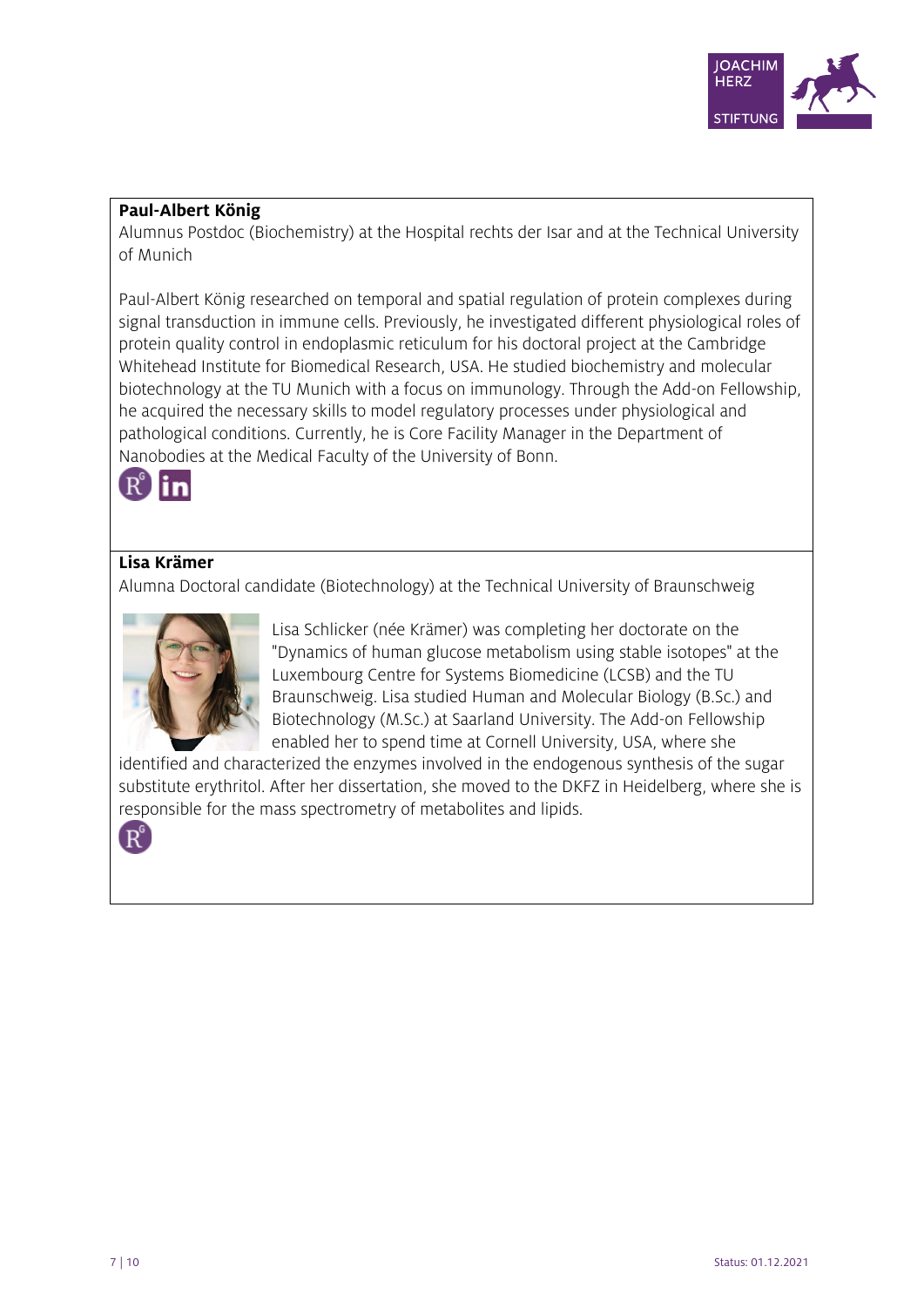

#### **Dmitry Kuchenov**

Alumnus Doctoral candidate (Chemistry) at the European Molecular Biology Laboratory (EMBL) and at the Ruprecht-Karl's-University of Heidelberg

Dmitry Kuchenov was pursuing a doctorate at the interface between cell biology and biophysics. Previously, he studied chemistry and biochemistry at Novosibirsk State University, Russia. Dmitry gained practical experience in various laboratories of organic chemistry, cell physiology and cell pathology, to cell biology and biophysics. The Add-on Fellowship helped him to acquire the necessary equipment to analyze the massive amount of experimental data. He also attended a variety of conferences. After a postdoctoral position at the Gladstone Institute, USA, he is currently a scientist at the University of California, San Francisco, USA, in the field of bioengineering.



#### **Hyun Lee**

Alumna Postdoc (Biology) at the Max-Planck-Institute (MPI) of Molecular Cell Biology and Genetics in Dresden

Hyun Lee combined cell biology with biophysics and protein chemistry focuses on disordered proteins that form membrane-less compartments in cells in the context of neurodegenerative diseases. Previously, she obtained her doctorate in genetics and molecular biology from the University of North Carolina at Chapel Hill, USA, and studied molecular biology at Wisconsin University, Madison, USA. In addition to research stays in Dallas and Chicago, she used the Add-on Fellowship to further expand her experimental and theoretical interdisciplinary method repertoire. She continues to deepen her scientific career at the MPI in Dresden.

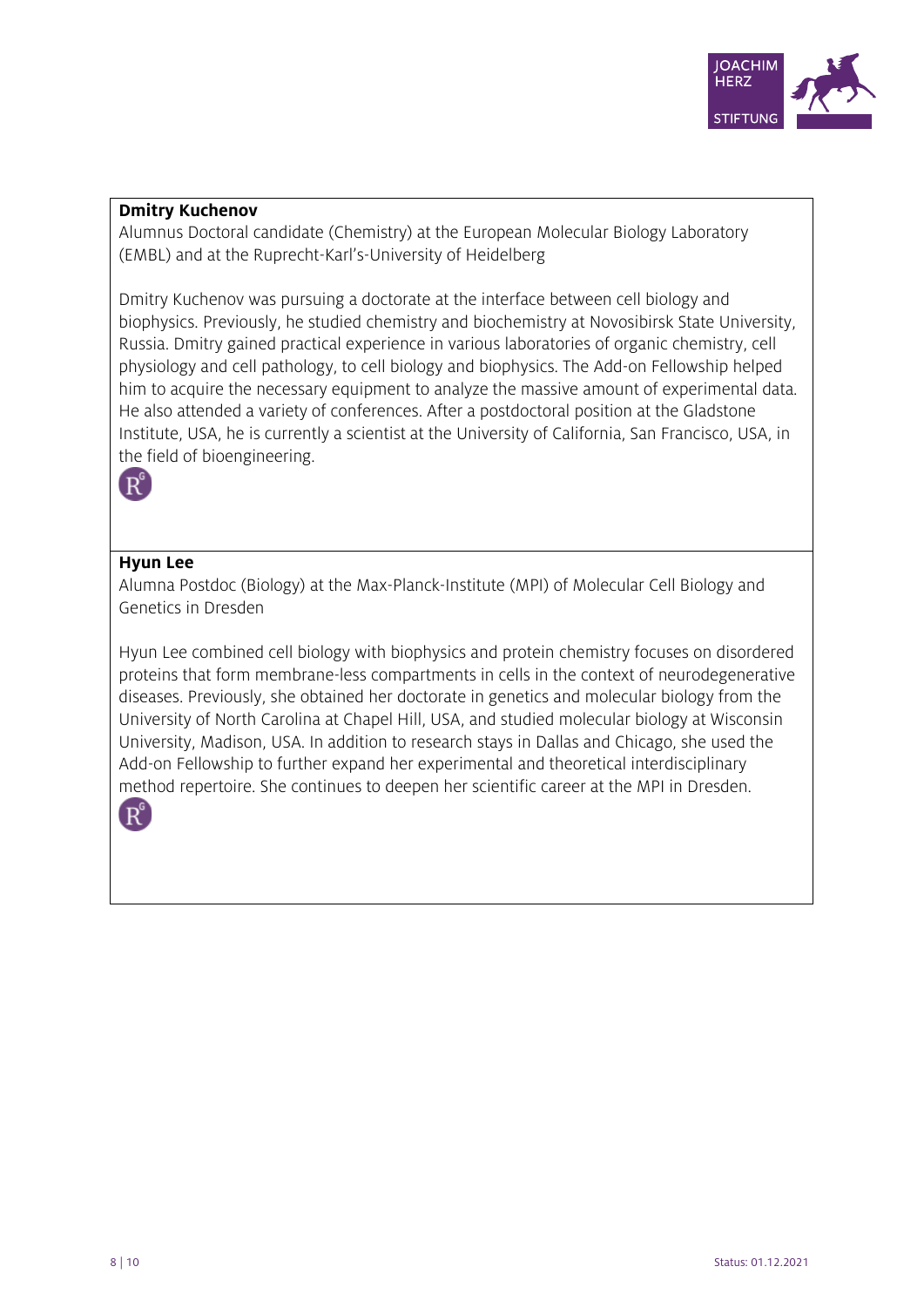

#### **Adriana Pitea**

Alumna Doctoral candidate (Bioinformatics) at the Helmholtz Center in Munich

Adriana Pitea focused on "Delineating radiation-resistance regulatory networks in head and neck cancer patients". Previously, she obtained a B.Sc. in Automatic Control and Computer Science (Polytechnic University of Bucharest) and a M.Sc. in Bioinformatics (University of Copenhagen). The Add-on Fellowship supported her lab exchange experience at the Trey Ideker Lab, University of California, San Diego. There she studied the effect of rare non-coding mutations on cancer, and she started a new collaboration between her lab at the ICB in Munich and the Trey Ideker Lab at UCSD.



# **Jan Strauss**

Alumnus Postdoc (Biology) at the European Molecular Biology Laboratory (EMBL) in Hamburg

Jan Strauss researched the molecular mechanisms of iron uptake in microalgae, a process that ensures the marine microalgae to produce as much oxygen as land plants. Jan completed his doctorate in England at the University o East Anglia in Norwich in the field of molecular biology of polar microalgae. Earlier, he studied biology at the University of Rostock and wrote his diploma thesis at the Alfred Wegener Institute for Polar and Marine Research in Bremerhaven. With the Add-on Fellowship, he was developing and validating a metabolic model for systems analysis of iron metabolism in marine microalgae. After Hamburg, he obtained a postdoc at GEOMAR Helmholtz Center for Ocean Research in Kiel.